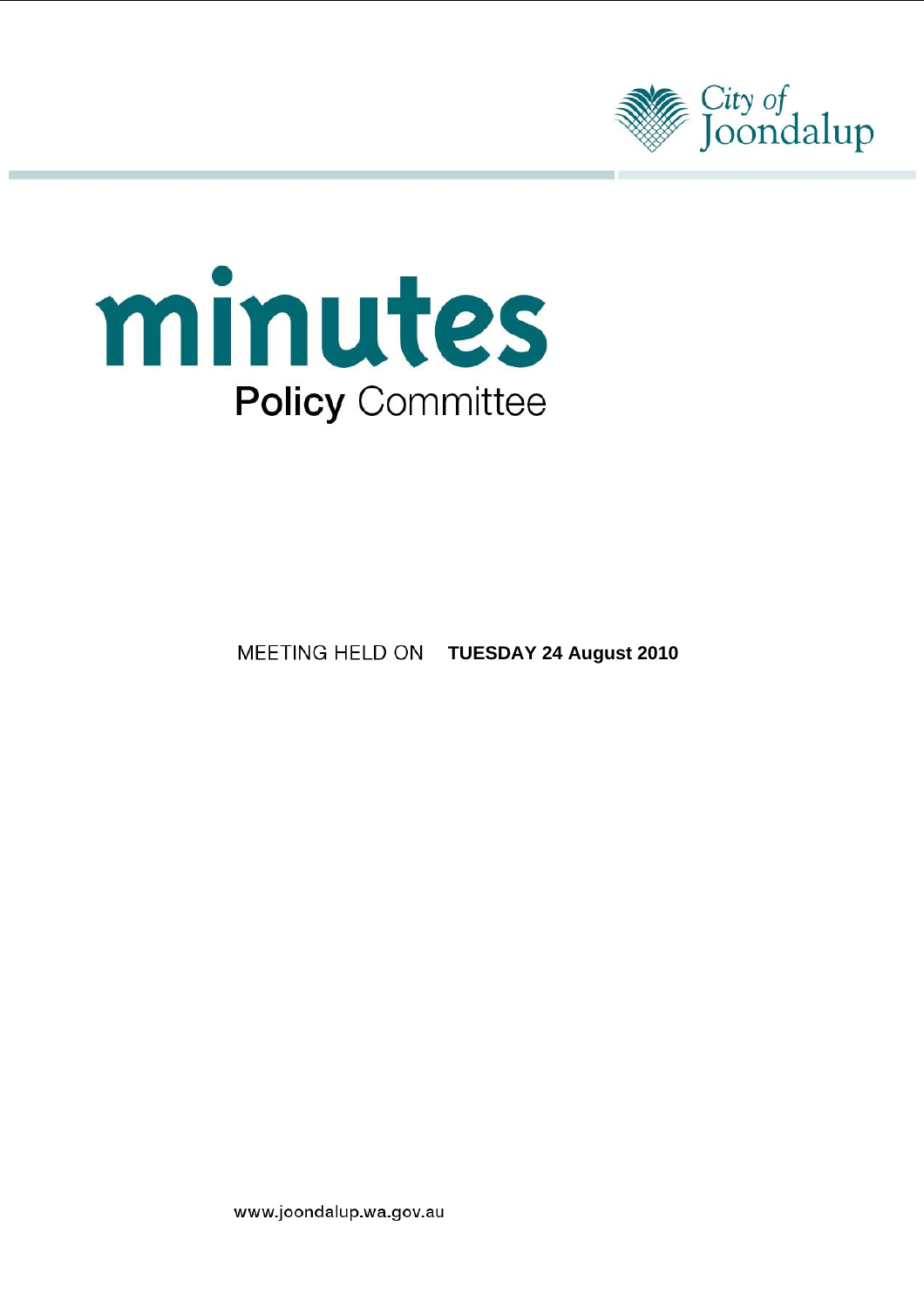# **TABLE OF CONTENTS**

| <b>Item No</b>    | <b>Title</b>                                                                                         | Page No |
|-------------------|------------------------------------------------------------------------------------------------------|---------|
|                   | <b>Declaration of Opening</b>                                                                        | 3       |
|                   | Apologies/Leave of absence                                                                           | 3       |
|                   | <b>Confirmation of Minutes</b>                                                                       | 3       |
|                   | Announcements by the Presiding Person without discussion                                             | 4       |
|                   | <b>Declarations of Interest</b>                                                                      | 4       |
|                   | Identification of matters for which the meeting may sit behind<br>closed doors                       | 4       |
|                   | Petitions and deputations                                                                            | 4       |
|                   | Reports                                                                                              | 4       |
| Item 1            | Reimbursement for Elected Member Travel Expenses by<br>Bicycle (Elected Members - Allowances Policy) | 4       |
| Item <sub>2</sub> | Environmentally Sustainable Design (Green' Buildings)                                                | 7       |
| Item <sub>3</sub> | Review of Council Policy - Public Participation                                                      | 12      |
|                   | Motions of which previous notice has been given                                                      | 20      |
|                   | Requests for Reports for future consideration                                                        | 20      |
|                   | Closure                                                                                              | 20      |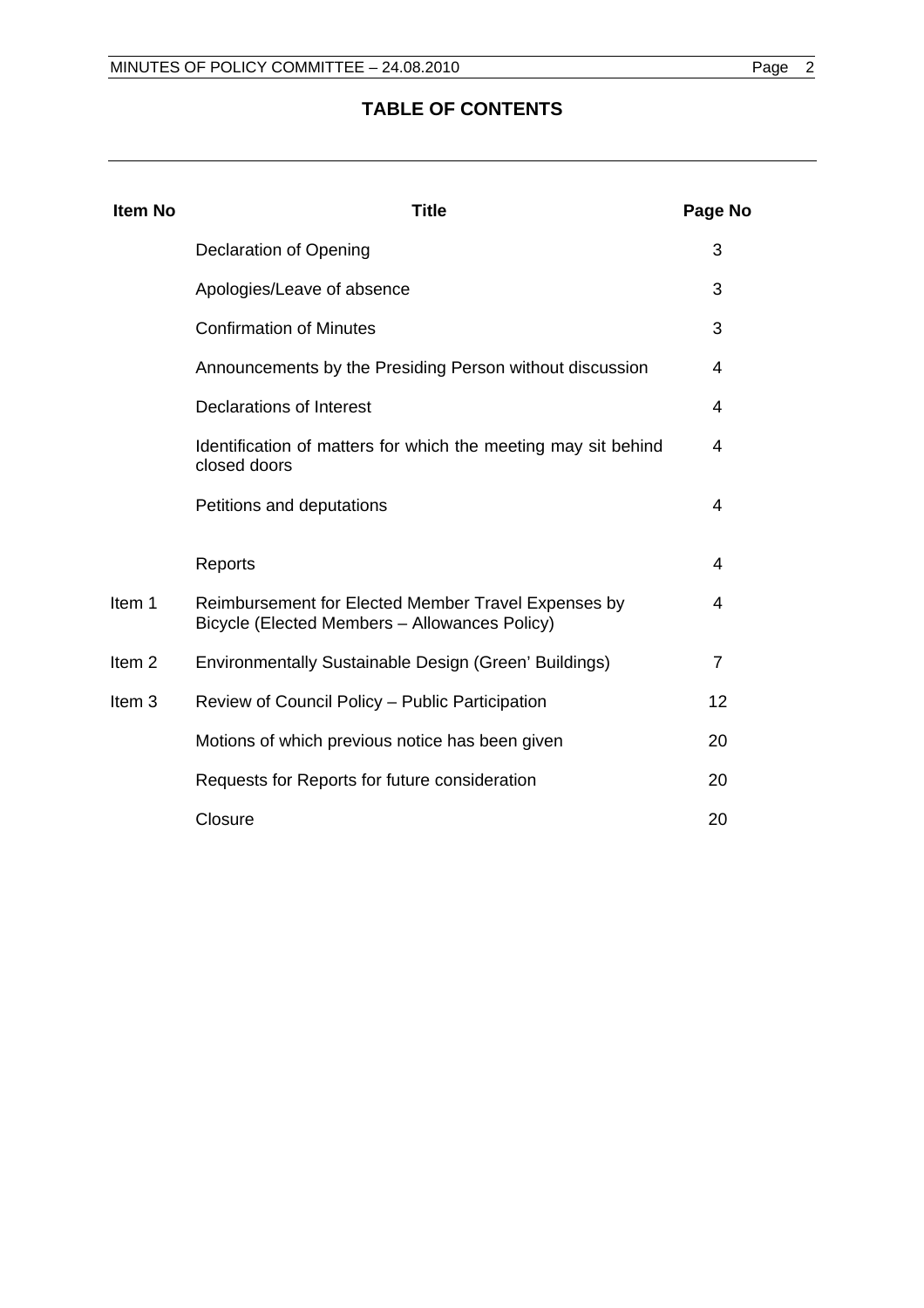# **CITY OF JOONDALUP**

# **MINUTES OF THE POLICY COMMITTEE MEETING HELD IN CONFERENCE ROOM 2, JOONDALUP CIVIC CENTRE, BOAS AVENUE, JOONDALUP ON TUESDAY, 24 AUGUST 2010**

# **ATTENDANCE**

#### *Committee Members*

| Cr Kerry Hollywood                 | <b>Presiding Person</b>        |                                  |
|------------------------------------|--------------------------------|----------------------------------|
| Cr John Chester                    | <b>Deputy Presiding Person</b> | Absent from 2030 hrs to 2035 hrs |
| Mayor Troy Pickard                 |                                |                                  |
| Cr Trona Young                     |                                |                                  |
| Cr Liam Gobbert                    |                                | Absent from 2015 hrs to 2018 hrs |
| <b>Cr Christine Hamilton-Prime</b> |                                |                                  |
| Cr Fiona Diaz                      |                                |                                  |

#### **Observers:**

Cr Brian Corr Cr Mike Norman Cr Russ Fishwick

#### **Officers:**

| Mr Garry Hunt  | <b>Chief Executive Officer</b>     |
|----------------|------------------------------------|
| Mr Jamie Parry | Director, Governance and Strategy  |
| Ms Dale Page   | Director, Planning and Development |
| Mr Tim Hegney  | Governance Coordinator             |

# **DECLARATION OF OPENING**

The Presiding Person declared the meeting open at 1910 hrs.

# **APOLOGIES/LEAVE OF ABSENCE**

Nil.

# **CONFIRMATION OF MINUTES**

#### MINUTES OF THE POLICY COMMITTEE HELD ON 27 APRIL 2010

**MOVED Cr Gobbert, SECONDED Cr Hamilton-Prime that the minutes of the meeting of the Policy Committee held on 27 April 2010 be confirmed as a true and correct record.** 

#### **The Motion was Put and CARRIED (7/0) CARRIED (7/0)**

**In favour of the Motion:** Crs Hollywood, Hamilton-Prime, Chester, Diaz, Gobbert, Young and Mayor Pickard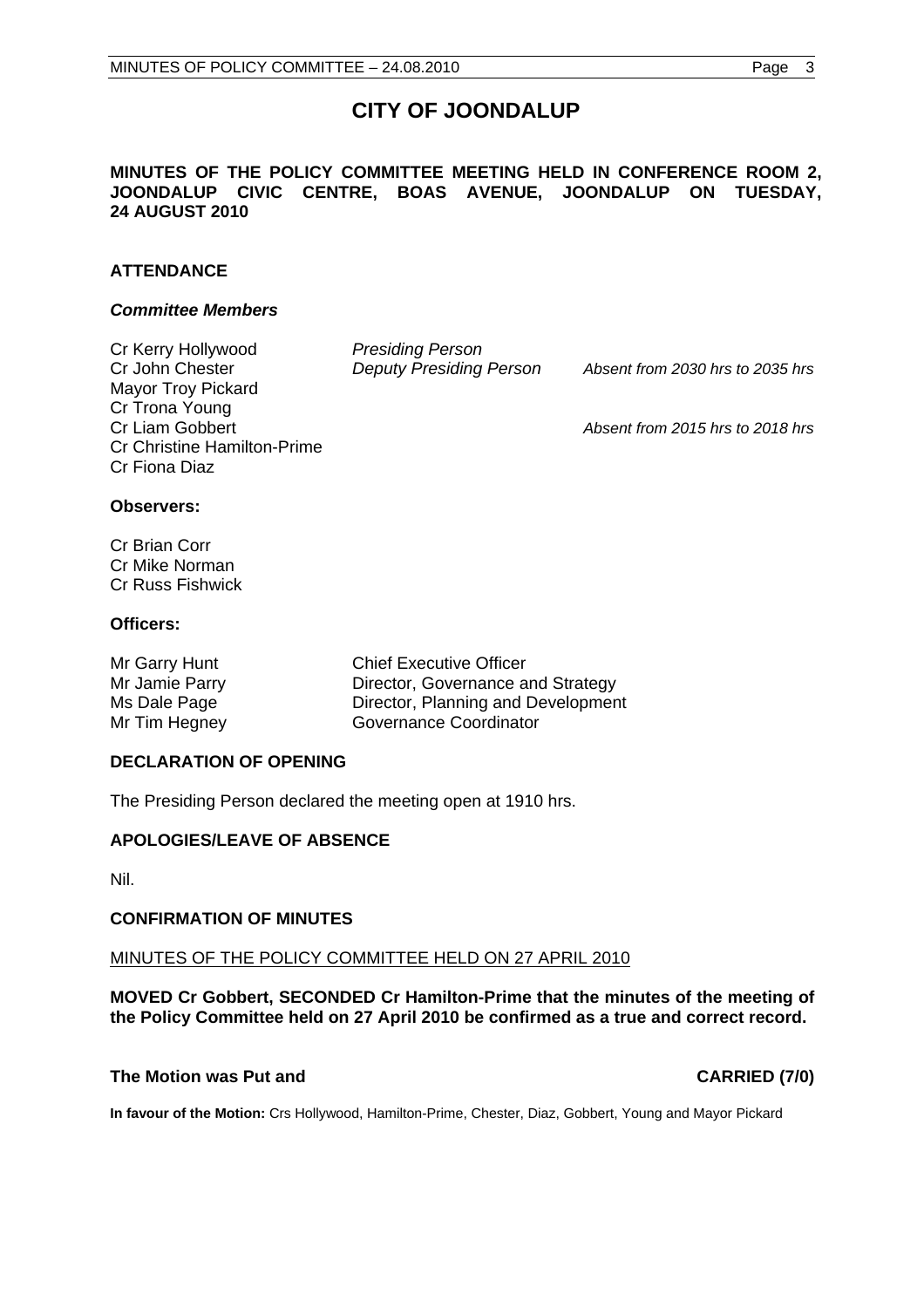# **ANNOUNCEMENTS BY THE PRESIDING PERSON WITHOUT DISCUSSION**

Nil.

# **DECLARATIONS OF INTEREST**

Nil.

# **IDENTIFICATION OF MATTERS FOR WHICH THE MEETING MAY SIT BEHIND CLOSED DOORS**

Nil.

# **PETITIONS AND DEPUTATIONS**

Nil.

**REPORTS** 

# **ITEM 1 REIMBURSEMENT FOR ELECTED MEMBER TRAVEL EXPENSES BY BICYCLE (ELECTED MEMBERS — ALLOWANCES POLICY)**

**WARD:** All

**RESPONSIBLE** Mr Jamie Parry **DIRECTOR:** Governance and Strategy

**FILE NUMBER:** 27122 13399

**ATTACHMENTS:** Attachment 1 Elected Members – Allowances (amended Draft Policy)

# **PURPOSE / EXECUTIVE SUMMARY**

This report outlines proposed amendments to the *Elected Members — Allowances* policy, relating to the reimbursement for Elected Member travel expenses by bicycle.

# **BACKGROUND**

The City currently reimburses Elected Members for travel expenses incurred (in relation to motorised vehicles) whilst attending Council business and other related activities. Specific provision is contained within the *Local Government Act 1995* to permit local governments to pay such expenses. Although no specific provision exists in the Act to reimburse Elected Members for costs incurred in relation to travel on Council business by bicycle, provisions exist in the *Local Government (Administration) Regulations 1996* that could enable reimbursement.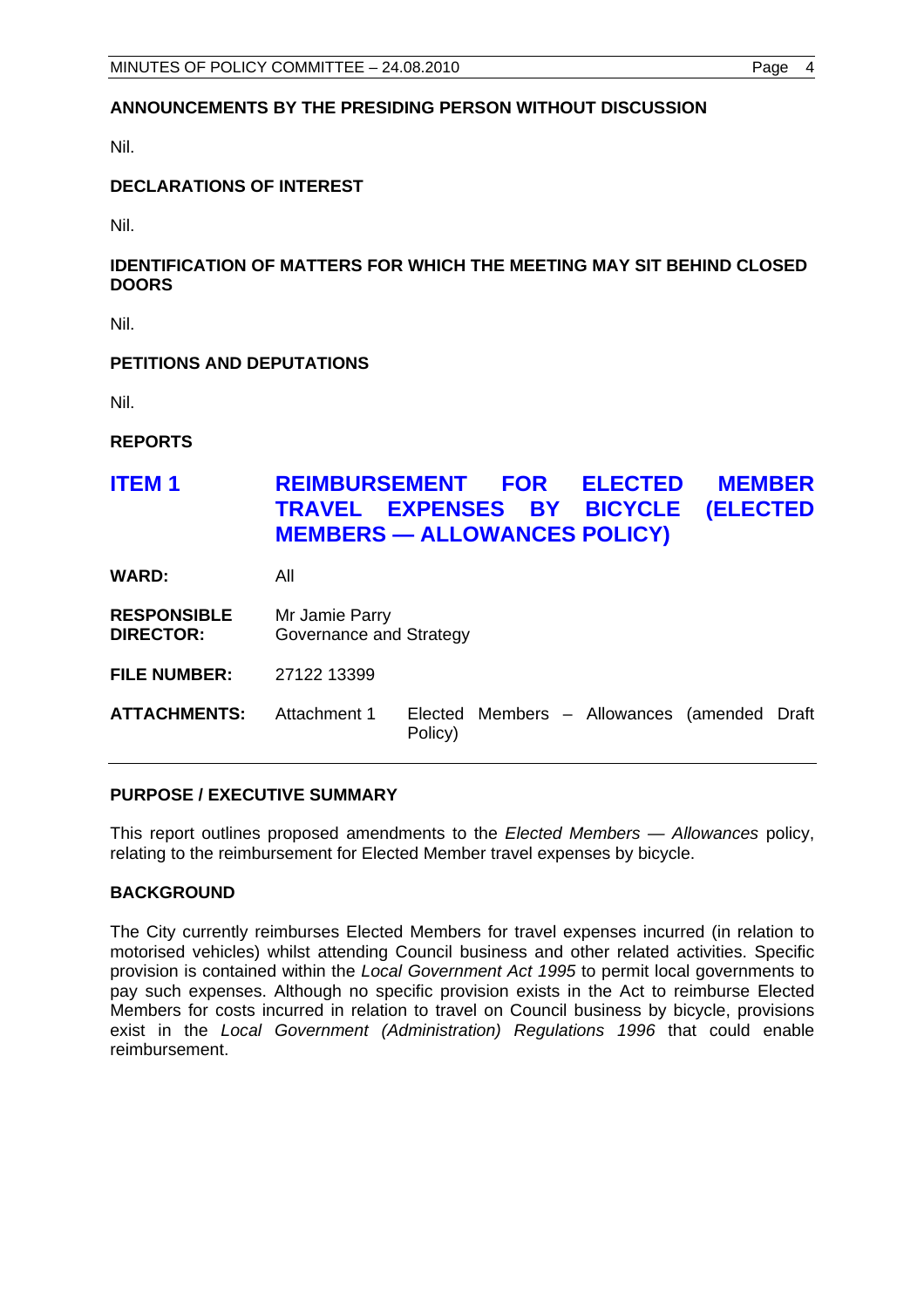# **DETAILS**

Under the *Local Government Act 1995*, Elected Members using motorised vehicles are entitled to reimbursement of mileage claims when using a vehicle on Council business. At the present time, costs incurred in connection with using a bicycle have not been considered entitled. This situation could be considered inequitable as it discriminates against one form of transport compared with another. There are also environmental considerations as it could be strongly argued that the use of a motor vehicle consumes valuable resources and contributes to pollution, whereas the use of a bicycle does not. In addition, the use of a bicycle is consistent with the City's *Strategic Plan 2008–2011* and *Bike Plan 2009*.

# **Issues and Options Considered:**

The proposed reimbursement can only be approved in accordance with the *Local Government (Administration) Regulations 1996*, namely:

#### *32 Expenses that may be approved for reimbursement — s. 5.98(2)(b) and (3)*

- *(1) For the purposes of section 5.98(2)(b), the kinds of expenses that may be approved by any local government for reimbursement by the local government are —* 
	- *(a) an expense incurred by a council member in performing a function under the express authority of the local government;*
	- *(b) an expense incurred by a council member to whom paragraph (a) applies by reason of the council member being accompanied by not more than one other person while performing the function if, having regard to the nature of the function, the local government considers that it is appropriate for the council member to be accompanied by that other person; and*
	- *(c) an expense incurred by a council member in performing a function in his or her capacity as a council member.*
- *(2) The extent to which an expense referred to in subregulation (1) can be reimbursed is the actual amount, verified by sufficient information.*

Expenses of this nature can therefore be reimbursed in accordance with s.32(1)(c), but must be accompanied by documented evidence of the costs incurred (as per s.32(2)).

Additional provisions for the reimbursement of Elected Member travel expenses by bicycle have been included in the draft amended policy, *Elected Members — Allowances* which is attached to this report. These additional provisions have been included in section 7.3 'Travel'.

#### **Rate per Kilometre:**

Research has been conducted into an appropriate rate per kilometre for usage, based on the cost of owning and maintaining a bicycle. According to the Victorian Department of Transport, the Victorian Employers Chamber of Commerce and Industry recommend a reimbursement rate of 9.89¢ per kilometre. Additionally, the City of Melbourne, who have a similar policy to the one proposed in this report, include a rate of 9.40¢ per kilometre, and the City of Yarra's *Bicycle Mileage Allowance and Purchase Guidelines Policy* includes a rate of 9.89¢. It is therefore recommended that the City's policy include a rate of between 9–10¢ per kilometre (n.b.: the draft policy has included the rate at the upper limit of 10¢ per kilometre).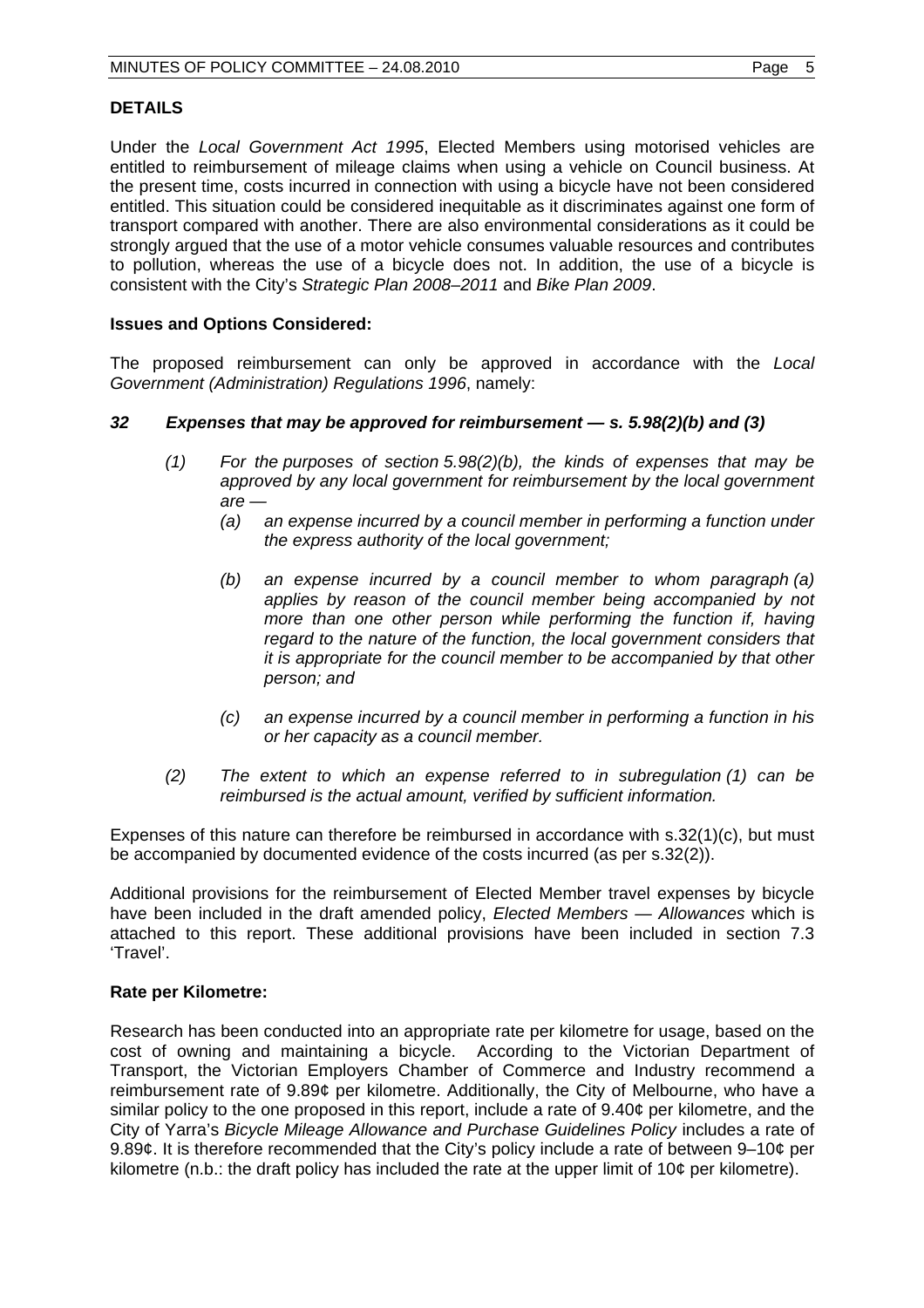#### **Legislation/Strategic Plan/Policy Implications:**

| Legislation:           | Local Government Act 1995<br>Local Government (Administration) Regulations 1996 |  |
|------------------------|---------------------------------------------------------------------------------|--|
| <b>Strategic Plan:</b> |                                                                                 |  |
| <b>Key Focus Area:</b> | <b>Community Wellbeing</b>                                                      |  |
| Objective:             | To facilitate healthy lifestyles within the community.                          |  |
| <b>Policy:</b>         | City Policy - Elected Members - Allowances                                      |  |
|                        |                                                                                 |  |

# **Risk Management Considerations:**

Not Applicable.

#### **Financial/Budget Implications:**

Elected Members continue to be limited in the total amount they are able to claim under the *Local Government Act 1995*. Therefore, it is not anticipated that the proposed changes to the *Elected Members — Allowances* policy will have any financial impact.

#### **Regional Significance:**

Not Applicable.

#### **Sustainability Implications:**

Although the proposed amendments to the *Elected Members — Allowances* policy do not specifically encourage bicycle usage amongst Elected Members, the amendments do, to some extent, remove any disincentive for Elected Members to choose a motor vehicle over a bicycle as their preferred method of transport to and from Council events. As a result, this change in policy may potentially have a positive impact on environmental sustainability.

# **Consultation:**

Not Applicable.

# **COMMENT**

The proposed amendment to the *Elected Members — Allowances* policy does not have any foreseeable financial impacts and is supported by the City's *Strategic Plan 2008–2011* and the City's *Bike Plan 2009*. It is therefore recommended that Council adopt the amended policy provided as Attachment 1.

# **VOTING REQUIREMENTS**

Simple Majority

**OFFICER'S RECOMMENDATION:** That the Policy Committee RECOMMENDS that Council ADOPTS the amended *Elected Members — Allowances* Policy as outlined in Attachment 1 to this Report.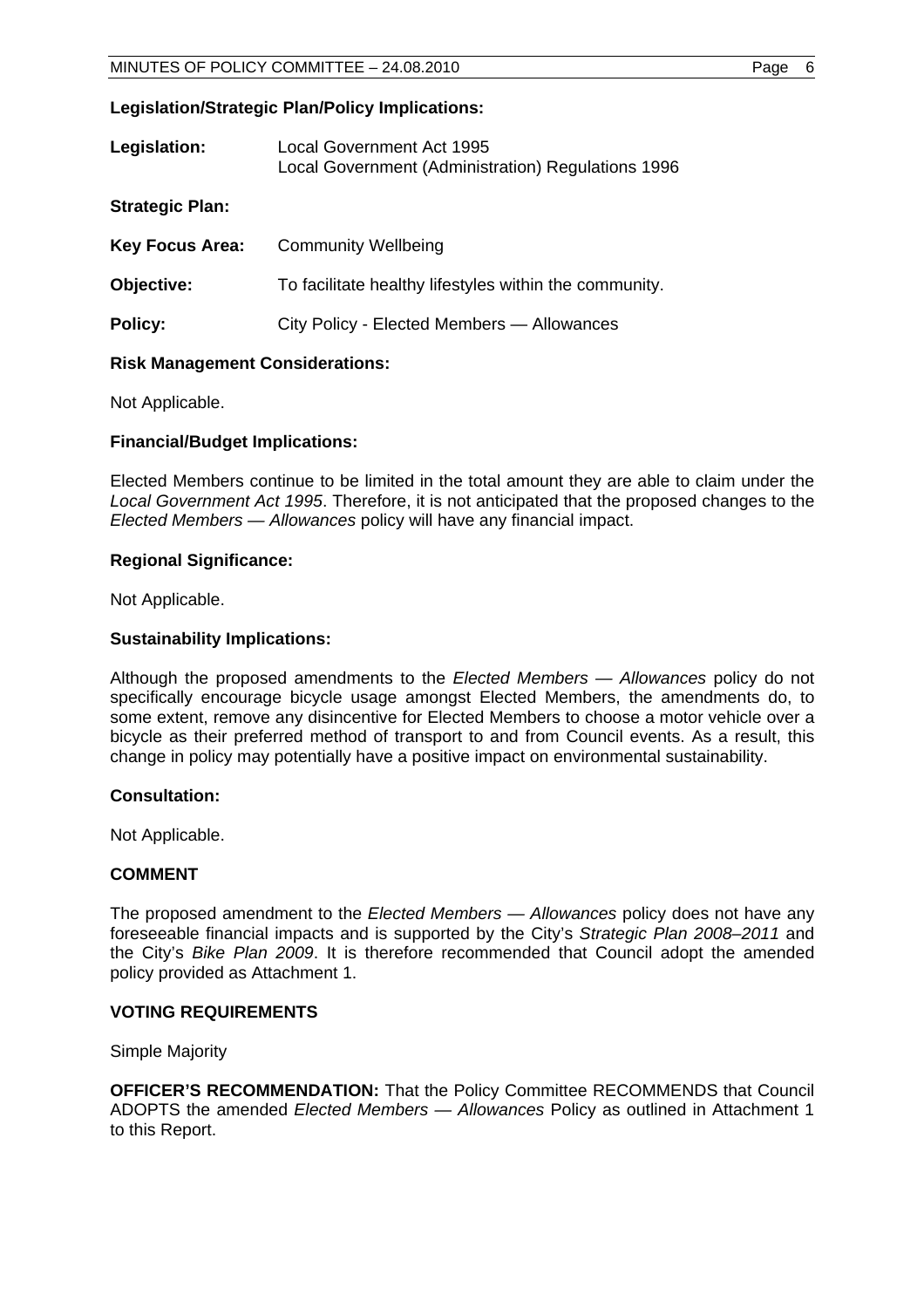**MOVED Mayor Pickard, SECONDED Cr Young that the Policy Committee RECOMMENDS that Council:** 

- **1 AMENDS Clause 7.3 of Policy** *Elected Members Allowances* **to include travel costs related to public transport;**
- **2 ADOPTS the amended** *Elected Members Allowances* **Policy as outlined in Attachment 1 to this Report.**

#### **The Motion was Put and CARRIED (7/0) CARRIED (7/0)**

**In favour of the Motion:** Crs Hollywood, Hamilton-Prime, Chester, Diaz, Gobbert, Young and Mayor Pickard

*Appendix 1 refers* 

*To access this attachment on electronic document, click here[: Attach1policy240810.pdf](Attach1policy240810.pdf)* 

# **ITEM 2 ENVIRONMENTALLY SUSTAINABLE DESIGN ('GREEN' BUILDINGS)**

**WARD:** All **RESPONSIBLE** Ms Dale Page

**DIRECTOR:** Planning and Development

**FILE NUMBER:** 21452, 09717

**ATTACHMENTS:** Attachment 1 Environmentally Sustainable Design ('Green' Buildings): Discussion Paper

# **PURPOSE / EXECUTIVE SUMMARY**

This report outlines the content of the attached *Environmentally Sustainable Design ('Green' Buildings): Discussion Paper* and related draft policies: *Environmentally Sustainable Buildings Policy*; *Small Scale Renewable Energy Systems Policy*; and *Environmentally Sustainable Buildings in the Joondalup City Centre Policy*.

# **BACKGROUND**

At the Council Meeting held on the 17 February 2009, the following was requested:

*"– a Green Building Policy to encourage construction and retro-fitting of Green Star buildings in the City of Joondalup be prepared for consideration by the Policy Committee'* (CJ037-02/09 refers)."

In addition, at the Council Meeting held on 16 March 2010, Council requested:

*"— a report be submitted to the Policy Committee on the current trend of greening of houses, addressing issues such as PV cells, wind turbines and other initiatives, and information on the guidelines for installation on existing and new homes from a development perspective* (CJ039-03/10 refers)."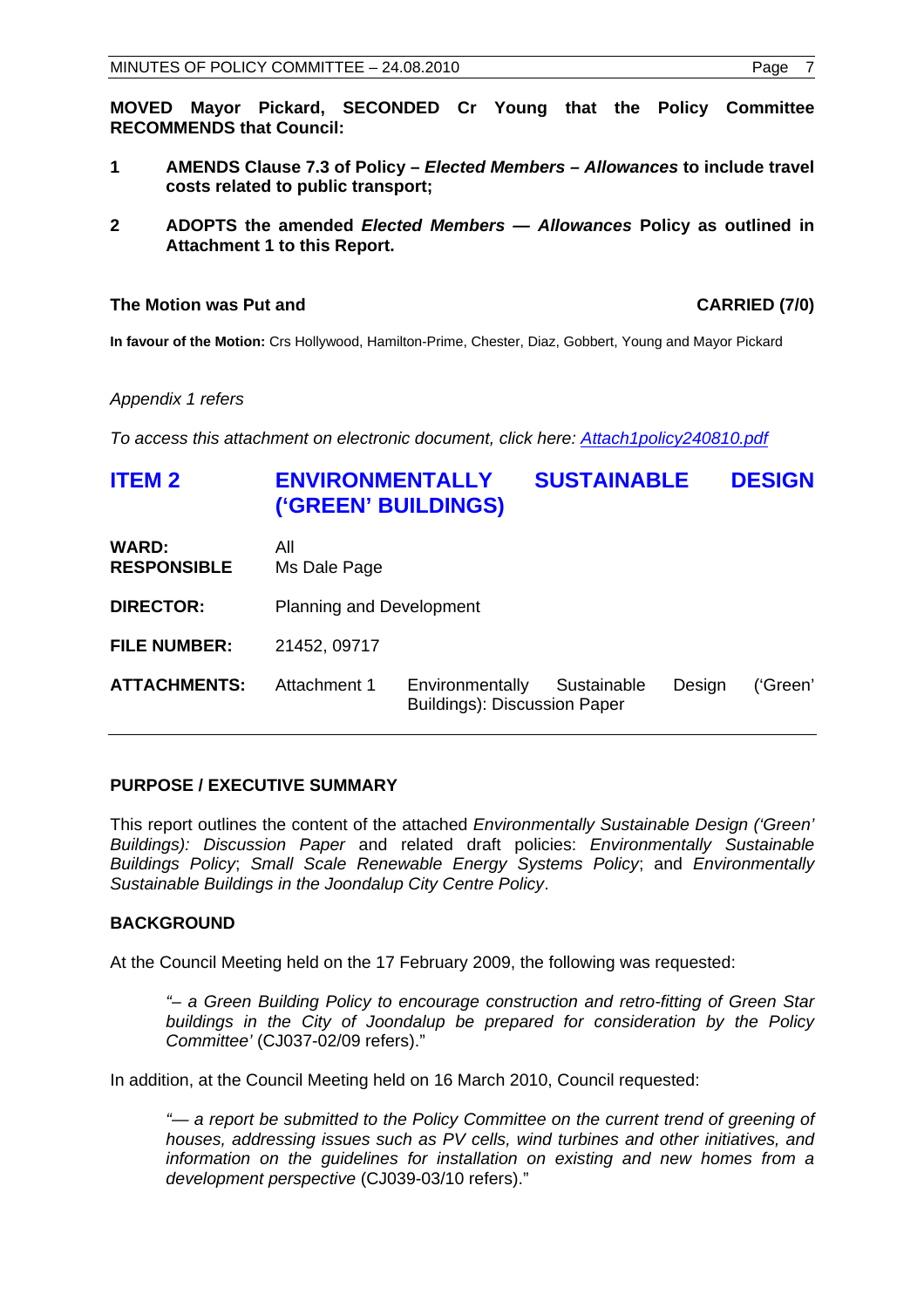# **DETAILS**

The attached Discussion Paper addresses these two requests, detailing the Green Building Council of Australia's 'Green Star' rating tools and explaining the underlying principle of these tools — environmentally sustainable design. The Discussion Paper also investigates how the principles of environmentally sustainable design are currently being implemented in the City and how the City could further its role in encouraging environmentally sustainable design in the community.

#### **Issues and Options Considered:**

Based on the details provided in the Discussion Paper, the following options are presented for consideration:

- (a) *Leadership:* The City can show leadership in environmentally sustainable design by ensuring that, wherever possible and appropriate, City buildings are constructed and/or retro-fitted to comply with environmentally sustainable design principles.
- (b) *Policy:* The City can develop an environmentally sustainable design policy which encourages applicants wishing to develop or retro-fit buildings in the City Centre to incorporate these design principles.
- (c) *Promotion and education:* The City can provide appropriate community education to ensure the dissemination of accurate and useful information.
- (d) *Incentives:* The City can provide incentives to the community to encourage environmentally sustainable design.

#### **Legislation/Strategic Plan/Policy Implications**

#### **Strategic Plan**

| Key Focus Area: 2 |            | The Natural Environment                                                                                |  |
|-------------------|------------|--------------------------------------------------------------------------------------------------------|--|
| Objective:        | <b>2.1</b> | To ensure that the City's natural environmental assets are<br>preserved, rehabilitated and maintained. |  |
| Key Focus Area: 4 |            | The Built Environment                                                                                  |  |
| Objective:        | 2.1        | To ensure high quality urban development within the City.                                              |  |

#### **Policy**

Based on the options provided in the Discussion Paper, the City has developed three draft policies for consideration — *Environmentally Sustainable Buildings Policy*, *Small Scale Renewable Energy Systems Policy* and *Environmentally Sustainable Buildings in the Joondalup City Centre Policy*.

In addition to these, the following policies are also related to environmentally sustainable design in the City:

(a) *Sustainability Policy:* This policy requires the City to ensure that sustainability considerations are embedded into all strategic documents, including those relating to building design and construction.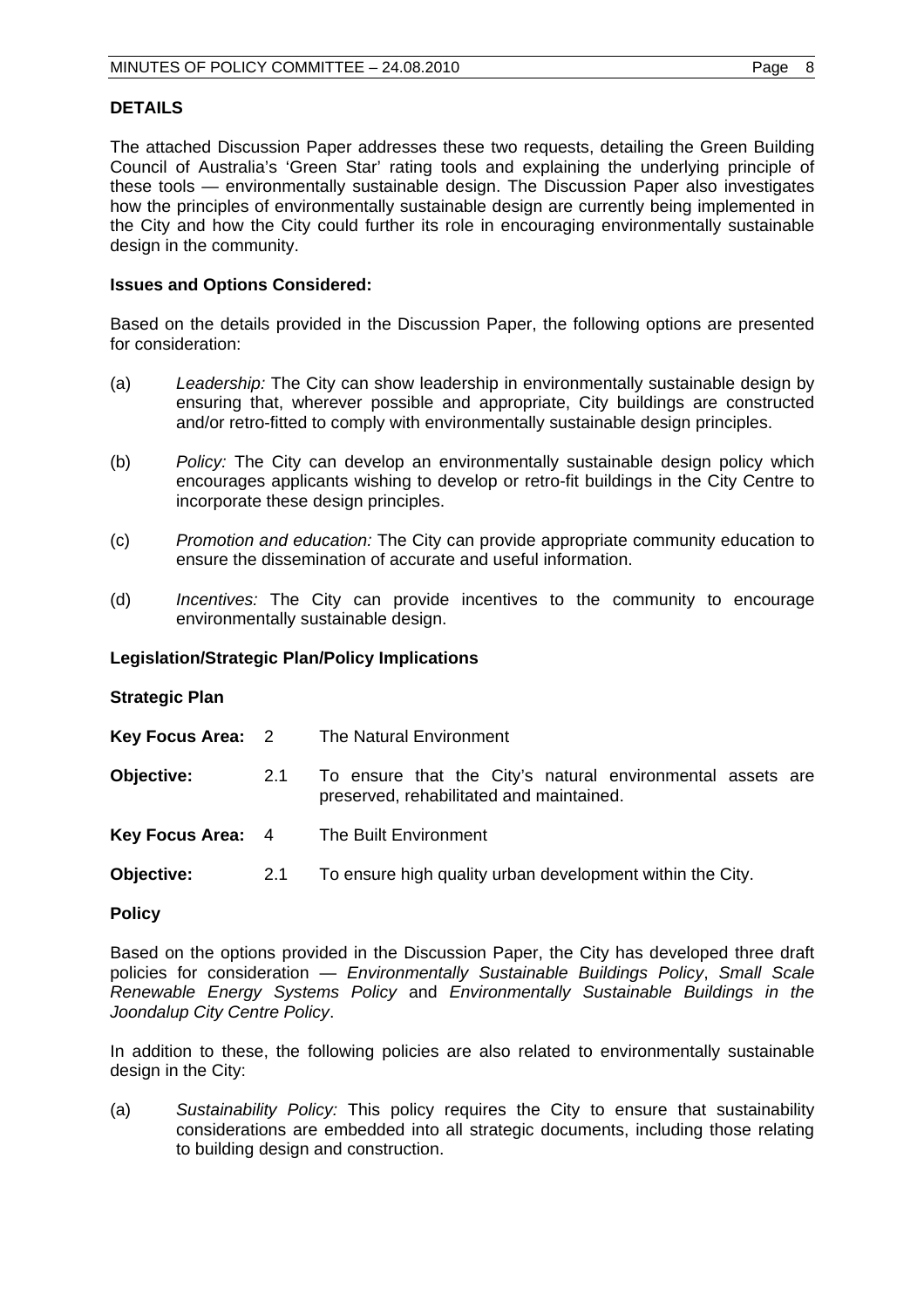(b) *Draft Dual Density Code Policy:* This draft planning policy contains sustainability criteria for 'housing opportunity areas'. The policy promotes environmentally sustainable principles as an incentive to developers to achieve a higher density code (e.g.: energy, landscaping and water criteria). (The draft *Dual Density Code Policy* has been released for public comment with the draft *Local Housing Strategy*, and the results will be analysed and presented to Council in late 2010/early 2011.)

# **Risk Management Considerations:**

As detailed above, based on the options provided in the Discussion Paper, the City has made recommendations to develop three policies. The first of these, the draft *Environmentally Sustainable Buildings Policy*, ensures the City is leading-by-example in the promotion of environmentally sustainable design in the community. A risk associated with this policy is that incorporating environmentally sustainable design into *all* City buildings may have budget implications. The City has minimised this risk by including the clause 'wherever practicable'. This will ensure that the City is required to consider the principles of environmentally sustainable design in the construction, renovation and retro-fitting of all future building assets; however, the City is not obliged to incorporate these principles where they are not appropriate, (for example site selection and orientation considerations may not be relevant for the installation of a bus shelter).

With respect to the draft *Environmentally Sustainable Buildings in the Joondalup City Centre Policy*, it is important to note that the policy encourages but does not mandate the incorporation of environmentally sustainable design principles into the development of new buildings and the redevelopment of existing buildings. If Council chose to mandate or require developers to incorporate environmentally sustainable design principles, this could be perceived as being overly onerous and could act as disincentive to investment and development in the City Centre.

# **Financial/Budget Implications:**

Specific budget implications cannot be determined at this time; however, the following broad assumptions can be made for the three draft policies:

- (a) *Draft Environmentally Sustainable Buildings Policy*: As detailed in the 'Risk Management Considerations' above, it is possible that incorporating environmentally sustainable design into the construction, renovation and retro-fitting of all future building assets may require additional budget. This will be dependent on various factors as some environmentally sustainable design criteria (such as site selection, passive solar design, and some low energy technologies), are cost-negligible or as cost-efficient as their non-'green' counterparts. Some criteria however (such as renewable energy technologies, water reuse and indoor air quality enhancement) may be more costly than other products/technologies. Consequently, it is recommended that the monetary costs/benefits be weighed up against the environmental costs/benefits for each building and retro-fitting project, with a decision being made based on the best outcomes 'across the board'.
- (b) *Draft Small Scale Renewable Energy Systems Policy*: Based on the number of enquiries the City has received regarding the installation of renewable energy systems, it is not anticipated that this policy will have significant budget implications. However, it is likely that these technologies will grow in popularity, and there are potential budget implications for the medium- and long-term with regard to administration.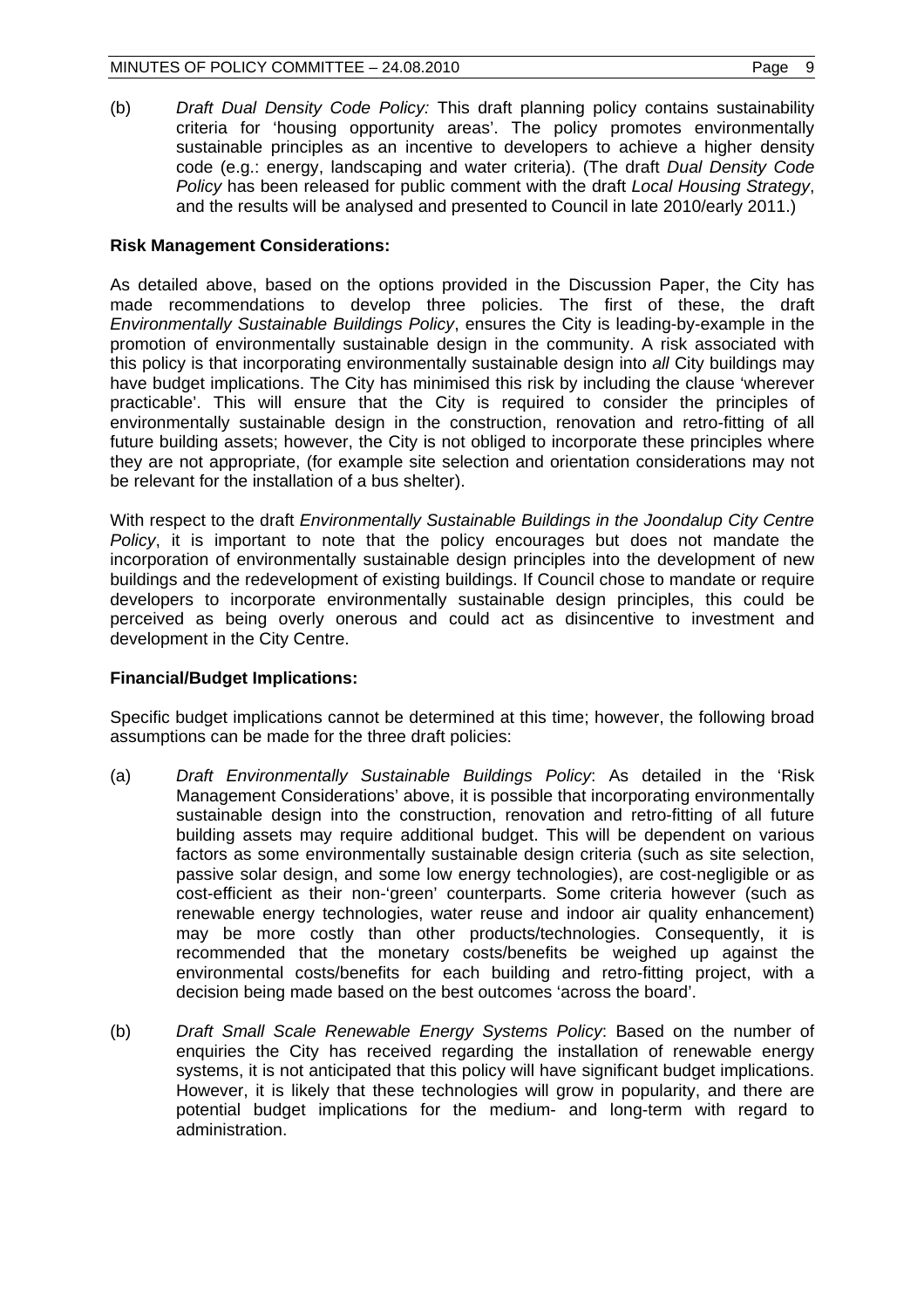(c) *Draft Environmentally Sustainable Buildings in the Joondalup City Centre Policy*: This policy will accompany the City's *Draft Joondalup City Centre Structure Plan*, and requires a checklist to be submitted with all applications for planning approval for sites within the Joondalup City Centre (excluding single and grouped dwellings). All planning applications will need to be assessed against the provisions of the policy and, as such, there are potential budget implications for the medium- and long-term with regard to administration.

# **Regional Significance:**

Not Applicable.

# **Sustainability Implications:**

The incorporation of environmentally sustainable design principles into City policy would support the environmental sustainability of the City. The draft *Environmentally Sustainable Buildings Policy* ensures that all City buildings consider environmentally sustainable design in construction and/or retro-fitting, the draft *Small Scale Renewable Energy Systems Policy* provides clear guidelines on approvals and acceptable development provisions for solar energy and wind energy systems, and the draft *Environmentally Sustainable Buildings in the Joondalup City Centre Policy* provides encouragement for the integration of environmentally sustainable design into new buildings and redevelopments in the Joondalup City Centre.

These draft policies encourage energy and water efficiency, use of non-toxic and recycled materials, enhancement of indoor air quality, minimisation of waste, and use of alternative energy systems. Overall, these policies will contribute to lower greenhouse gas emissions from City buildings and facilitate lower emissions from privately-owned buildings in the community.

# **Consultation:**

The three draft policies, *Environmentally Sustainable Buildings Policy*, *Small Scale Renewable Energy Systems Policy*, and *Environmentally Sustainable Buildings in the Joondalup City Centre Policy* will need to be advertised for public comment before final adoption by the Council.

# **COMMENT**

As outlined above, the following recommendations have been made based on the details provided in the Discussion Paper.

- (a) Develop an environmentally sustainable design policy to apply to all City-owned buildings (draft policy provided as Attachment 1 to the Discussion Paper).
- (b) Develop a small scale renewable energy systems policy to establish criteria for the development of small scale renewable energy systems on land or buildings within the City (draft policy provided as Attachment 2 to the Discussion Paper).
- (c) Develop an environmentally sustainable buildings policy for residential (excluding single and grouped dwellings) and commercial buildings and redevelopments in the Joondalup City Centre to accompany the *Draft Joondalup City Centre Structure Plan* (draft policy provided as Attachment 3 to the Discussion Paper, with a draft checklist for environmentally sustainable design included as Attachment 4 to the Discussion Paper)
- (d) Continue the promotional and educational initiatives the City is already undertaking.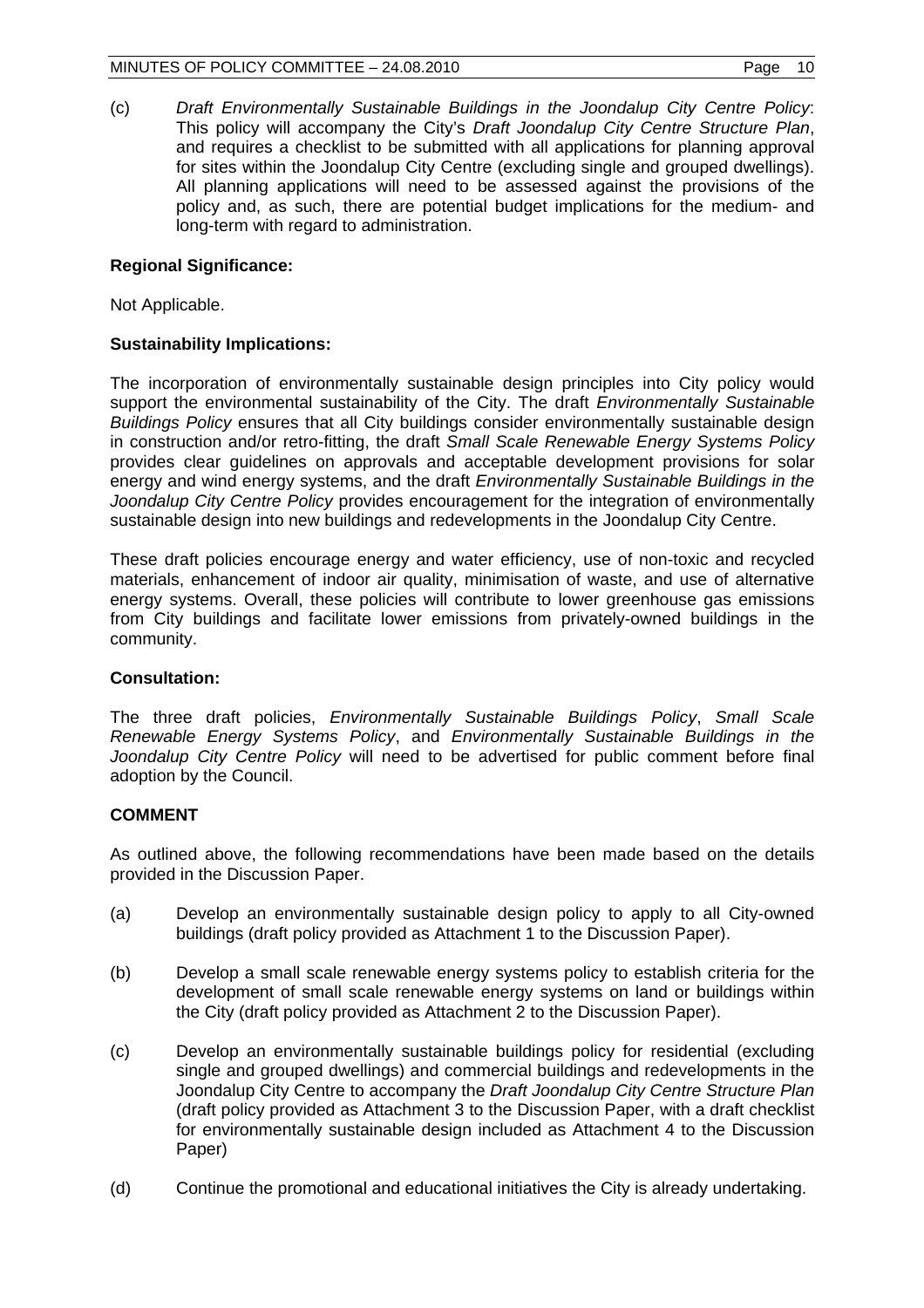# **VOTING REQUIREMENTS**

Simple Majority

*Cr Gobbert left the Room at 2015 hrs and returned at 2018 hrs.* 

At the meeting the following issues were requested for inclusion in the documentation:

- 1 Policy Environmentally Sustainable Buildings in the Joondalup City Centre:
	- to extend to commercial buildings beyond the city centre;
	- to specify that priority assessment would be given to applications that include Environmentally Sustainable Design initiatives;
- 2 Environmentally Sustainable Design Checklist:
	- changed to include "tick boxes" for natural/fan forced ventilation and for the use of natural materials (eg. roof gardens and green walls);
	- amended to include question about whether the development had been assessed against a green rating tool. If so, which tool had been used and what rating did the building achieve.

**OFFICER'S RECOMMENDATION:** That the Policy Committee RECOMMENDS that Council adopts the Policy:

- 1 *Environmentally Sustainable Buildings*, provided as Attachment 1 to the Discussion Paper to this Report;
- 2 *Small Scale Renewable Energy Systems*, provided as Attachment 2 to the Discussion Paper to this Report;
- 3 *Environmentally Sustainable Buildings in the Joondalup City Centre* and the checklist *Joondalup City Centre — Environmentally Sustainable Design Checklist*, provided as Attachments 3 and 4 to the Discussion Paper to this Report.

# **MOVED Cr Young, SECONDED Cr Hamilton-Prime that the Policy Committee RECOMMENDS that Council ADOPTS the Policy as amended:**

- **1** *Environmentally Sustainable Buildings***, provided as Attachment 1 to the Discussion Paper to this Report;**
- **2** *Small Scale Renewable Energy Systems***, provided as Attachment 2 to the Discussion Paper to this Report;**
- **3** *Environmentally Sustainable Buildings in the Joondalup City Centre* **and the checklist** *Joondalup City Centre — Environmentally Sustainable Design Checklist***, provided as Attachments 3 and 4 to the Discussion Paper to this Report.**

#### **The Motion was Put and CARRIED (7/0)**

**In favour of the Motion:** Crs Hollywood, Hamilton-Prime, Chester, Diaz, Gobbert, Cr Young and Mayor Pickard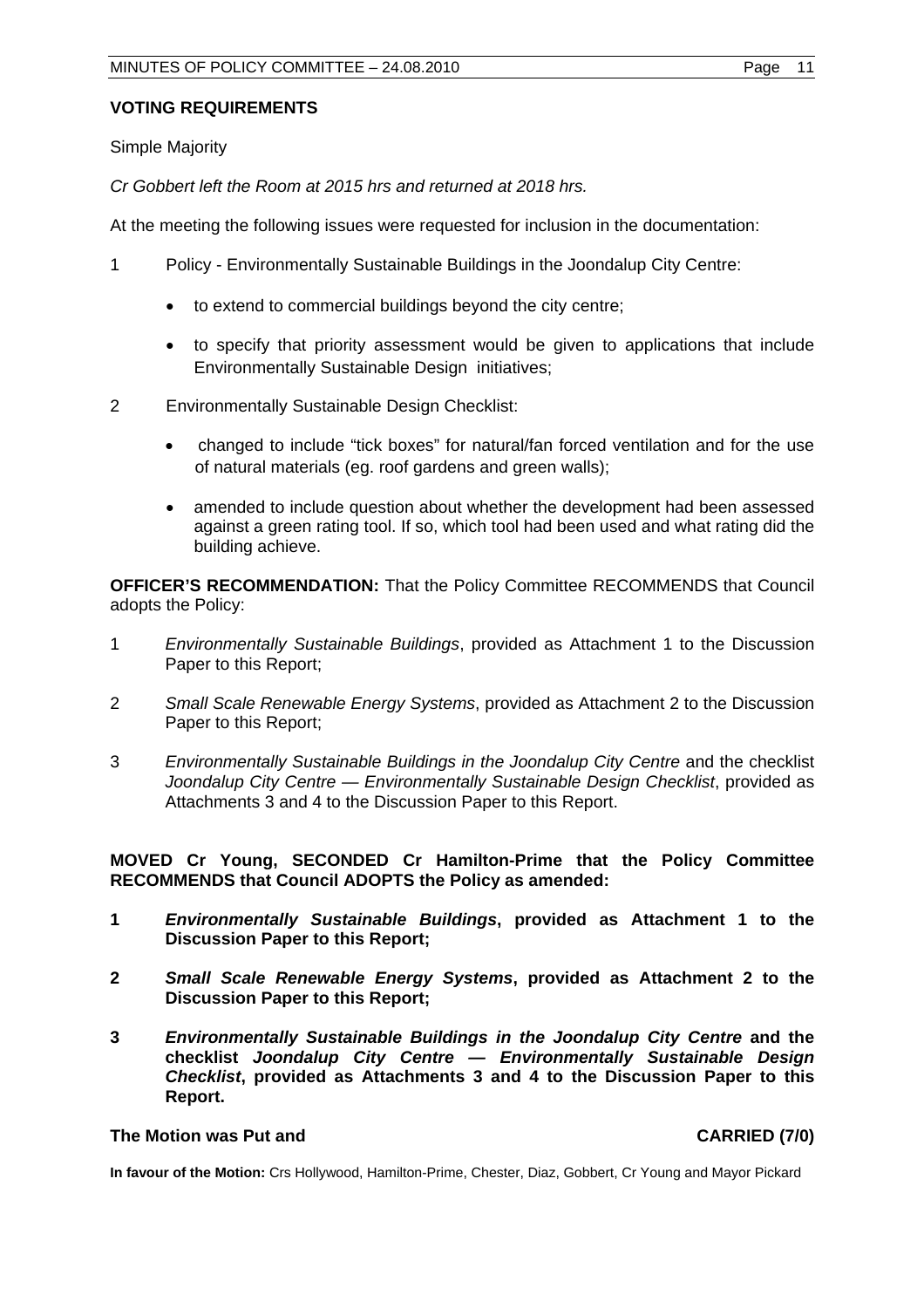#### *Appendix 2 refers*

*To access this attachment on electronic document, click here: <Attach2minpolicy240810.pdf>*

| <b>ITEM3</b>                           | <b>REVIEW</b><br><b>PARTICIPATION</b>        | <b>OF</b> | <b>COUNCIL</b>                                                                                                                                                         | <b>POLICY</b> | <b>PUBLIC</b> |
|----------------------------------------|----------------------------------------------|-----------|------------------------------------------------------------------------------------------------------------------------------------------------------------------------|---------------|---------------|
| <b>WARD:</b>                           | All                                          |           |                                                                                                                                                                        |               |               |
| <b>RESPONSIBLE</b><br><b>DIRECTOR:</b> | Mr Jamie Parry<br>Governance and Strategy    |           |                                                                                                                                                                        |               |               |
| <b>FILE NUMBER:</b>                    | 75521                                        |           |                                                                                                                                                                        |               |               |
| <b>ATTACHMENTS:</b>                    | Attachment 1<br>Attachment 2<br>Attachment 3 |           | Option 3 - Public Participation Policy<br>Option 1 - Draft Community Consultation<br><b>Engagement Policy</b><br><b>Community Consultation and Engagement Protocol</b> |               | and           |

# **PURPOSE**

To present information on a review of the Public Participation Policy, and a proposed new Community Consultation and Engagement Policy.

#### **EXECUTIVE SUMMARY**

This report proposes that the City's Public Participation Policy and its supporting Strategy are replaced with a Community Consultation and Engagement Policy. The proposed Community Consultation and Engagement Policy incorporates major aspects of the Public Participation Strategy that have been shown to be effective in practice, and is supported by a Protocol to guide implementation of the proposed Community Consultation and Engagement Policy.

#### **BACKGROUND**

At the meeting of Council held on 15 December 2008, a request was received for a report to the Policy Committee on a review of the Public Participation Policy. The review included consideration of the Public Participation Strategy which was written to support the Policy in 2005 and later amended in 2006. The Strategy supported implementation of the Policy by providing guidance on:

- The identification of issues requiring public participation;
- The inclusion in the annual budget process of funding for public participation activities;
- Increasing staff awareness and skills in public participation techniques;
- How all sectors and groups within the community can have the opportunity to participate in the City's activities; and
- A community education program relating to public participation in the City's affairs.

A report was presented to the Policy Committee at its meeting of 9 September 2009 that took into account the practical experience acquired from designing and carrying out consultation processes, the current literature on community engagement and consultation and a desktop review of policy documents of other local governments that had been redrafted or written in the last 12 months.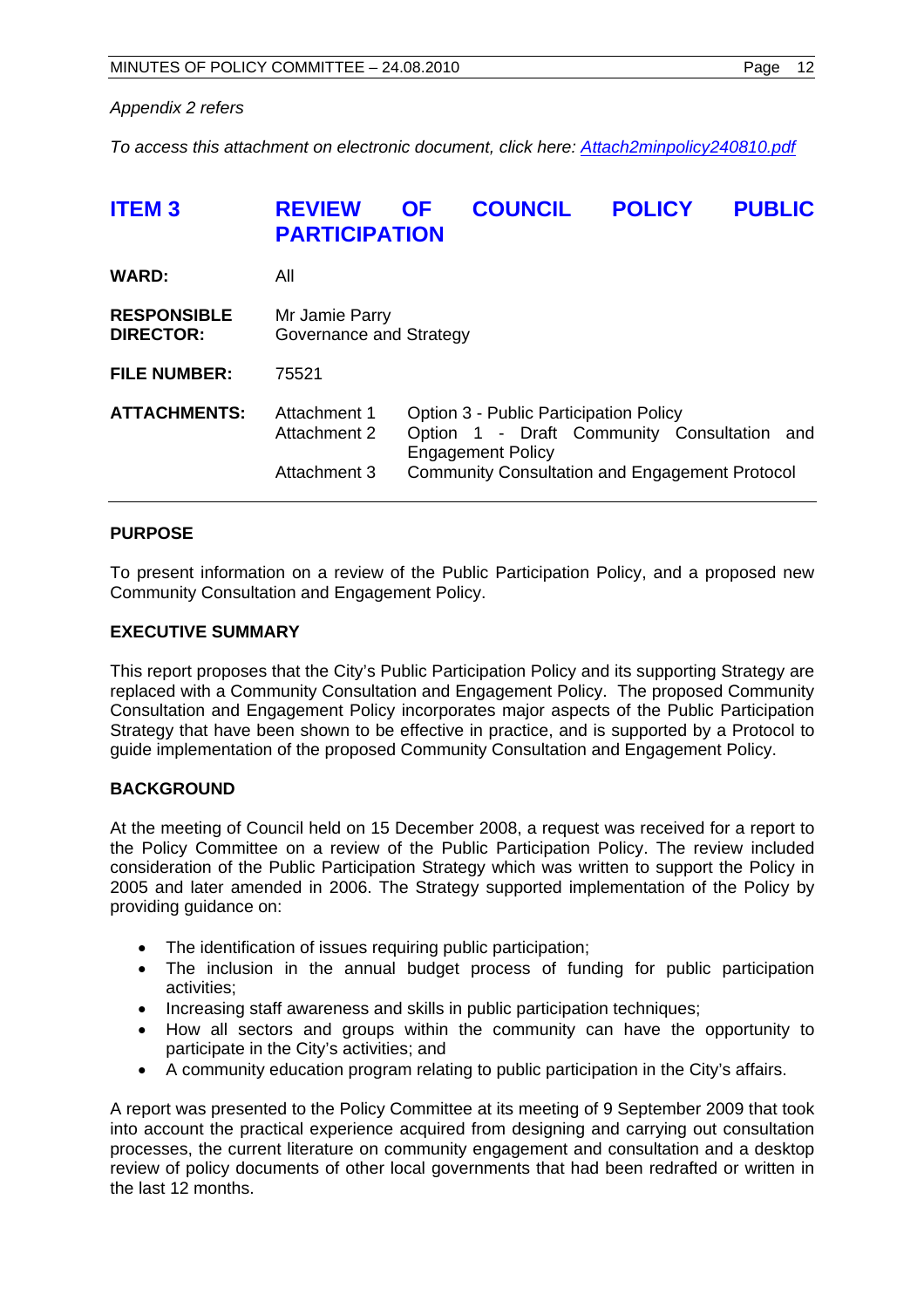On receiving the report, the Policy Committee requested a further report concerning a future Community Consultation and Engagement Policy. This report was presented to the Policy Committee at its meeting held on 23 February 2010, whereby it was resolved that the *Policy Committee RECOMMENDS that Council:* 

- *1 DELETES Council Policy Public Participation;*
- *2 ADOPTS Council Policy Community Consultation and Engagement forming Attachment 1 to this Report, subject to the inclusion of the following additional statement:*

*"Sustainability* 

*This Policy ensures that decisions by the Council are made with full knowledge, which may potentially support sustainable outcomes.* 

*The Policy provides a clear statement of the Council's intention to make itself aware of community opinion in order to inform decision-making. The Policy seeks to ensure that all groups in the community have the opportunity to engage with the Council on matters that affect them, and will contribute to an improved quality of the decisions*  reached, and greater acceptance of the final Council decisions by members of the *community."* 

The minutes of the Policy Committee meeting of 23 February 2010 were presented to the Council meeting of 16 March 2010 whereby it was resolved inter alia that the *Council REFERS Council Policy – Public Participation and proposed Council Policy - Community Consultation and Engagement back to the Administration to enable further engagement with the Elected Members.* 

A further report was prepared for the Policy Committee meeting of 27 April 2010 whereby it was resolved that debate on the item pertaining to Council Policy – Community Consultation be adjourned until the Policy Committee meeting to be held on 24 August 2010.

# **DETAILS**

It is proposed that the City's Public Participation Policy shown as *Attachment 1* to this report and its supporting Strategy are replaced with a Community Consultation and Engagement Policy shown as *Attachment 2* to this Report. The proposed Community Consultation and Engagement Policy is divided into two parts. The first part identifies what the City will do when engaging with the community on matters associated with local governance and the second part identifies how the community will be actively encouraged to take up opportunities to participate. In this way, the proposed Policy incorporates aspects of the Public Participation Strategy that have been shown to be effective in practice and are most strongly supported by contemporary literature. The Strategy, which has previously been an internal document, will no longer be required given that the major elements have been incorporated into the proposed Community Consultation and Engagement Policy.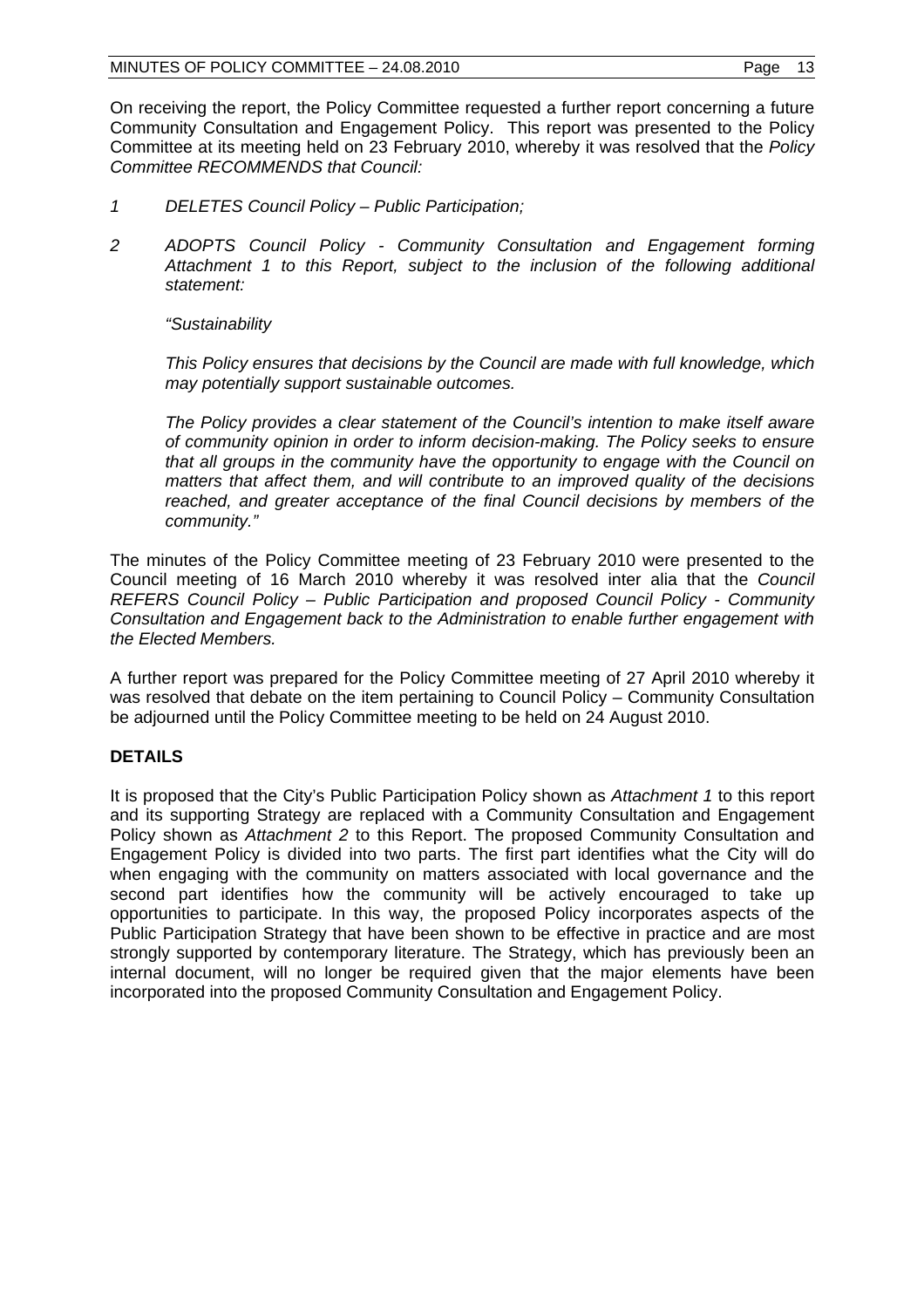The following table concerns the first part of the proposed Policy and identifies statements that have been included in the document and the benefits of doing so.

| <b>Statement</b>                                                                                                                                                                                         | <b>Benefits</b>                                                                                                                                           |
|----------------------------------------------------------------------------------------------------------------------------------------------------------------------------------------------------------|-----------------------------------------------------------------------------------------------------------------------------------------------------------|
| The purpose and scope of each<br>consultation exercise is clear<br>and<br>unambiguous.<br>of<br>Timeframes<br>consultation<br>any<br>undertaken, including the opening and<br>closing dates, are stated. |                                                                                                                                                           |
| Non negotiable aspects<br>of<br>a<br>consultation are stated.                                                                                                                                            | Identifies issue/Sets agenda.<br>Identifies "out of scope" matters<br>up front.<br>Provides for the articulation of a                                     |
| The target audience for a consultation<br>exercise is stated.                                                                                                                                            | representative sample.<br>Explains how information will be<br>sought from the public and what it                                                          |
| The extent to which the outcome of a<br>consultation will influence a Council<br>decision is identified.                                                                                                 | will be used for.<br><b>Sets</b><br>standard<br>the<br>for<br>a -<br>information to be provided to the<br>public.                                         |
| methods<br>consultation<br>The<br>be<br>to<br>employed for<br>consultation<br>each<br>exercise are stated.                                                                                               |                                                                                                                                                           |
| Accurate, adequate and unbiased<br>information is provided for the public to<br>give informed opinions.                                                                                                  |                                                                                                                                                           |
| Adequate time and resources<br>are<br>provided for consultation processes to<br>take place.                                                                                                              | Identifies level of resources needed for<br>$\bullet$<br>consultation – indicative of commitment.                                                         |
| Analysis of the feedback from<br>a<br>consultation process will be published<br>on the City's website.                                                                                                   | Public education/information. Could be<br>$\bullet$<br>linked to an opportunity for the public to<br>evaluate the extent to which they were<br>'engaged.' |
| Where applicable, statutory legislative<br>requirements for community<br>consultation are satisfied.                                                                                                     | Indicates base level requirements for<br>$\bullet$<br>consultation.                                                                                       |
| Circumstances where wide consultation<br>is not possible:<br>Emergencies<br>matters<br>concerning public safety etc.<br>Legal constraints.                                                               | Identifies<br>limitations<br>$\bullet$<br>practical<br>of<br>consultative processes.                                                                      |

The second part of the proposed Policy focuses on the continuing need for community education for participation and refers to the provision of opportunities for 'active citizenship' in the City of Joondalup.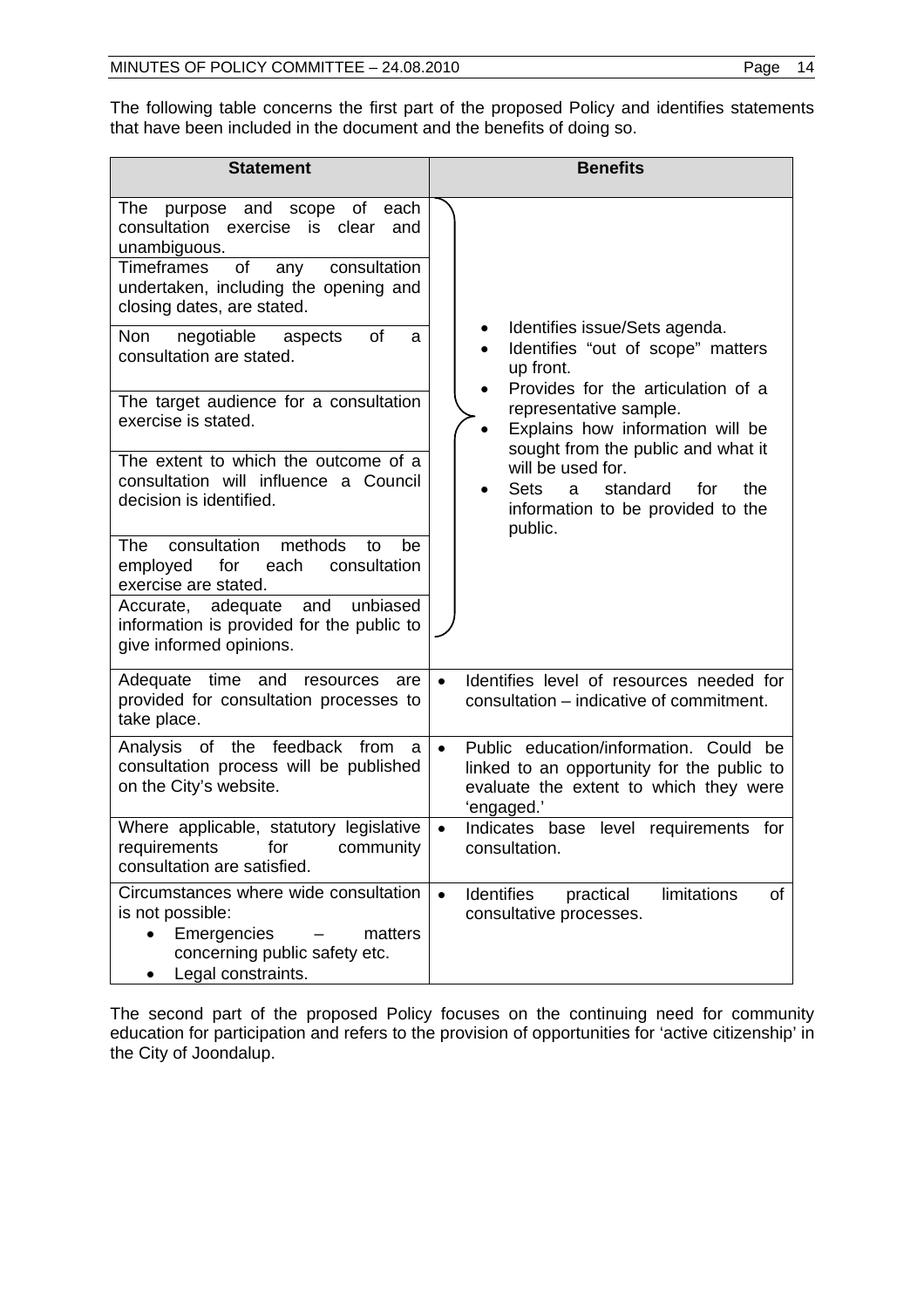#### MINUTES OF POLICY COMMITTEE  $-24.08.2010$  Page 15

Retention of community education as a component of a new Community Consultation and Engagement Policy reflects review findings that community interest and involvement in policies, plans and service delivery continues to be challenging. There is the risk that low rates of participation may serve to invalidate the outcomes of a consultative process from a community perspective and increase public distrust and disaffection. Effective community education on opportunities to become 'active citizens' will serve as a vehicle for building trust with the community at the same time as empowering them to get involved.

Practical implementation of both parts of the proposed Policy will be guided by an overall operational protocol that addresses:

- how representativeness is to be sought on specific issues;
- participant identification:
- what methods of community engagement could be used by the City; and
- when (time of year/suitable dates and times) and where community engagement could take place.

Whilst the Community Consultation and Engagement Protocol is an internal document to guide officers in the implementation of the proposed Community Consultation and Engagement Policy, the Protocol is shown as *Attachment 3* to this report to provide further information to the Policy Committee.

A separate Protocol will be developed on how 'active citizenship' will be promoted through community education.

# **How representativeness will be sought**

The proposed Policy identifies that a target audience will be identified for any consultation process and that this '*may involve random selection of participants*.' The Protocol shown as *Attachment 3* to this report outlines how this may be done dependent on whether the consultation is to be exploratory and therefore 'open-ended' or whether it is to identify levels of community support for options that have already been identified.

Exploratory consultations are those in which the community is invited to contribute in ways that allow for the capture of their attitudes, values and beliefs on matters such as the development or review of a strategy, policy, plan or service. To encourage participation that encompasses the broader community, random selection of a representative sample of City residents are invited to become involved. Selection may be at the level of a geographic area or across the whole of the City. Opportunities to participate may also be advertised widely and through a range of communication channels. Exploratory consultations are those in which any individual or group with an interest in the matter may participate.

Consultation on identified options occurs when Council has already given 'in principle' support for a course of action as set out in a plan, policy, strategy or service but wishes to determine levels of community support before going further. In these circumstances, representation is a critical factor because the information sought must be aggregated to provide a result, usually in the form of a percentage response, to identify preferred options. As previously, selection may be at the level of a geographic area or across the whole of the City but the sample selected must be representative of the population for the discrete geographic area or the whole of the City.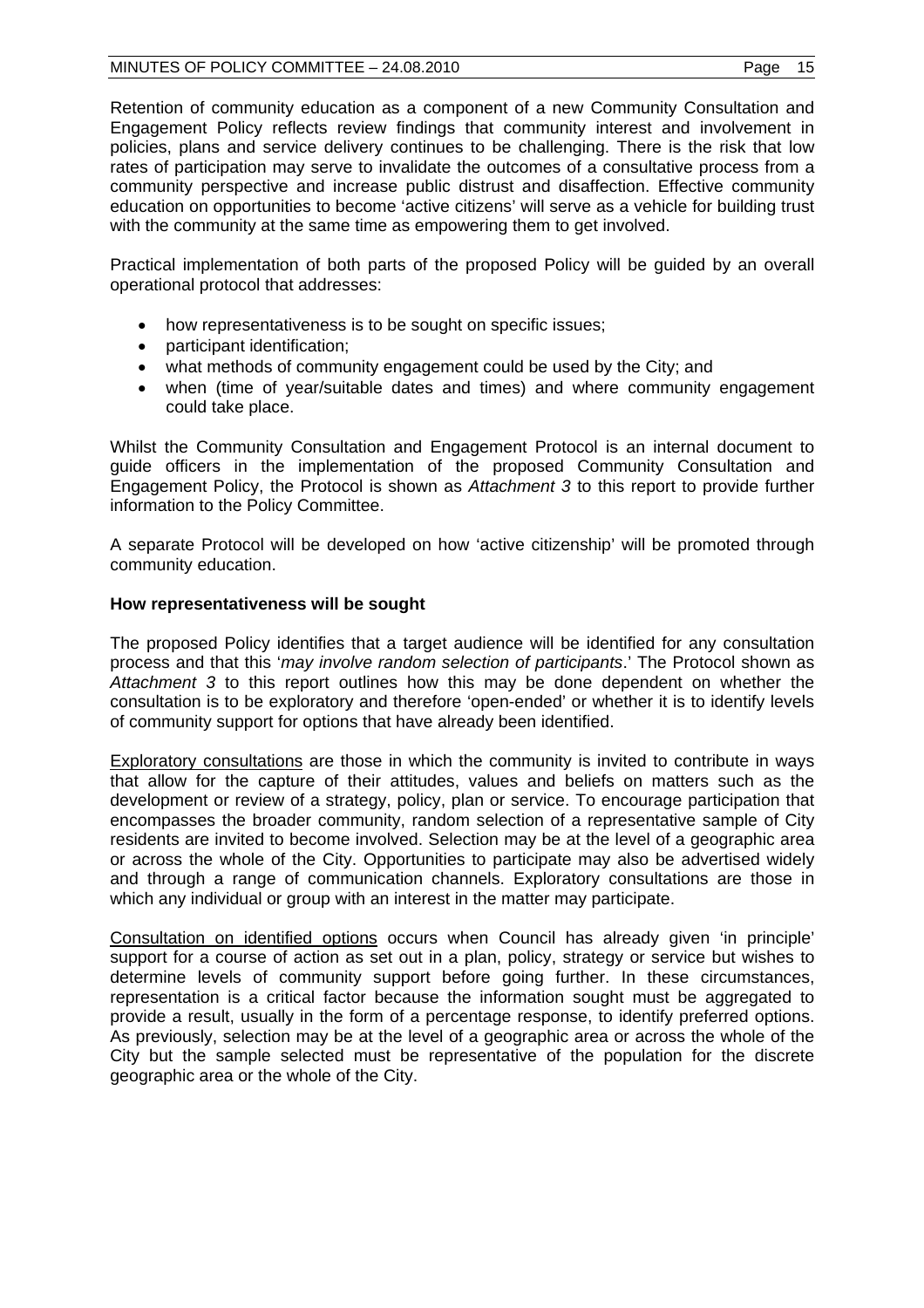# **Participant Identification**

This is dependent on whether a consultation is exploratory or concerns predetermined options. During exploratory consultations where matters are in the developmental stage, participants may remain anonymous (other than having provided basic demographic information). During consultations to identify levels of community support for a particular option, being able to identify participants is important for the purposes of validation.

It should be noted that it is the City's usual practice to request the names and addresses of those responding to surveys during formal consultation efforts, in order for the response to be valid. However, there may be circumstances where anonymity to a subject matter may be appropriate to elicit a suitable community response. In those circumstances the consultation will be tightly controlled to ensure legitimacy of responses and the Community Consultation and Engagement Protocol shown as *Attachment 3* provides further details on how these controls will be applied.

#### **Methods of Engagement**

In general, exploratory matters may be addressed using on or off-line community forums, focus groups and even surveys (using only open-ended questions) as they provide opportunities for people to learn about the topic and to express their values, attitudes and beliefs on the matter.

In circumstances where community input is limited to deciding amongst the available options, on or off-line surveys using closed questions are the most appropriate method for determining levels of community support.

#### **When and where for consultation?**

At the meeting of the Policy Committee held on 24 February 2010 it was felt that consultations ought not to be conducted over the Summer period (being after the final ordinary meeting of Council in December to the first ordinary meeting of Council in February of the following year). Two exceptions should be noted:

- On some occasions consultation during the Summer may be entirely appropriate and justifiable and approval for any consultation to be held is to be determined by Council;
- Compliance with statutory requirements concerning advertising for planning or approvals matters may make it necessary to advertise consultations during the Summer period. Approval for any consultation is to be determined by the Chief Executive Officer.

#### **Off or Online?**

Exploratory types of consultation using workshops, community forums or reference groups have traditionally been held at City venues and usually during the evening to cater for work commitments. Whilst events of this nature cannot be said to be representative of the interests of the community as a whole, they do provide opportunities for identifying issues, concerns and potential solutions on a broad range of matters

With the advent of social media, people can now become aware of and actively contribute to consultative processes via the internet. To date the City has used online surveys on a number of occasions and is currently researching capacity for exploratory types of online consultation such as moderated online forums or blogs.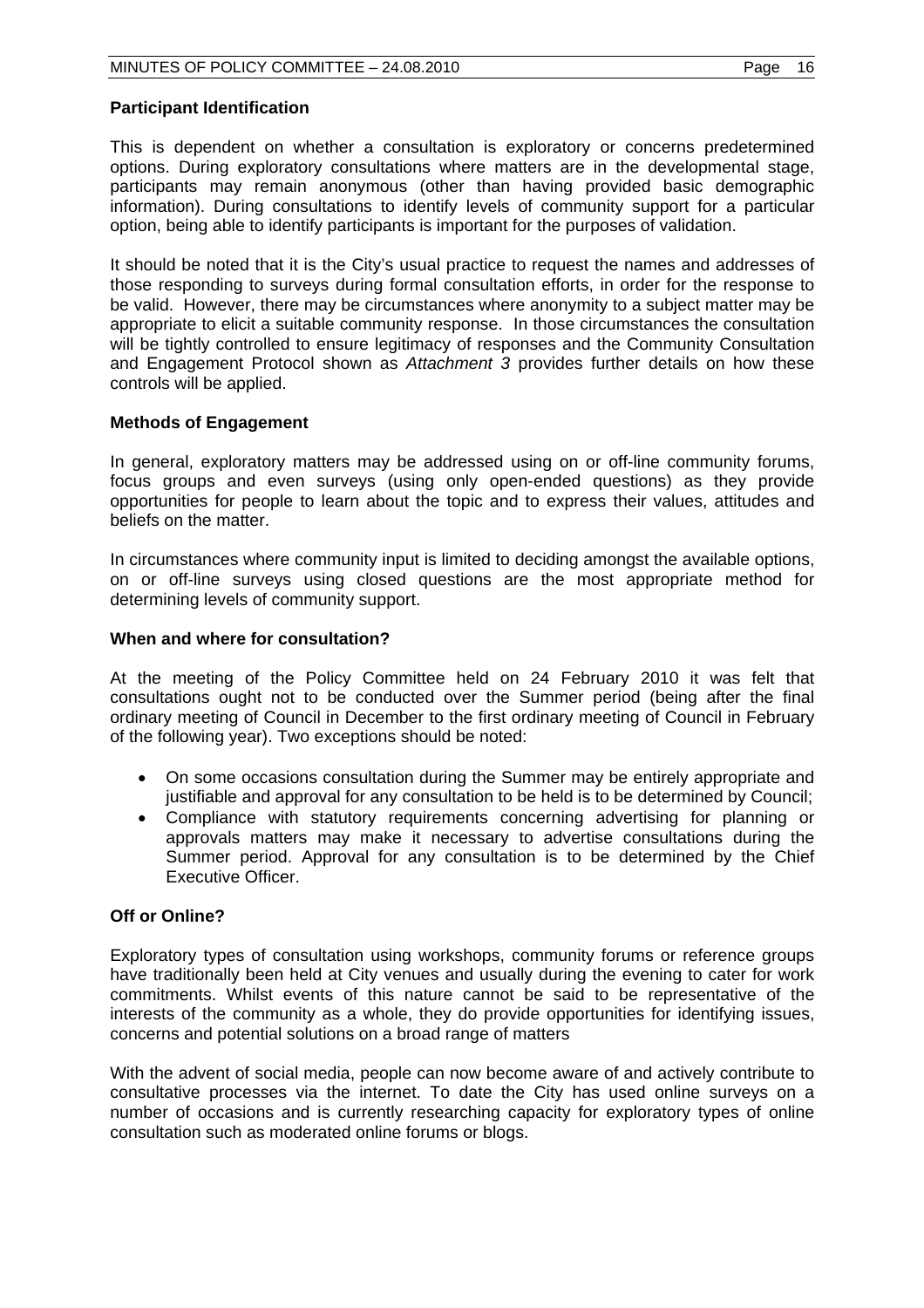# **Promotion of Active Citizenship**

As noted in the previous report, community education for active citizenship would primarily be targeted toward 'new citizens' in the City and include:

- The obligations of citizenship;
- The role of the City in local governance;
- Why community participation in local governance is important;
- The differences between consultation (option preference) and engagement (exploration of the issues);
- Typical opportunities to participate;
- How opportunities to participate will be communicated and managed on and offline; and
- How the community will be able to evaluate the City's performance in managing a participative process.

# **Issues and options considered:**

The Policy Committee may:

- Option One: Approve the draft Community Consultation and Engagement Policy for referral to Council for consideration as a replacement for Council Policy Public Participation. The draft Policy (as amended by the Policy Committee at its February 2010 meeting) is shown as Attachment 2 to this report.
- Option Two: Amend the draft Community Consultation and Engagement Policy prior to referral to Council
- Option Three: Retain Council Policy Public Participation (and the present version of the Public Participation Strategy) with an amendment to reflect the fact that a Public Participation Strategy has been in place since 2005. The amended Policy is shown as Attachment 1 to this report.

Option One is recommended as it contains clear statements on what the City will do when seeking to engage with the community and incorporates the most salient aspects of the current Public Participation Strategy.

# **Legislation/Strategic Plan/Policy Implications**

**Legislation** Section 1.3 (2) (b) and (c) of the Local Government Act (1995). Refers to greater community participation in the decisions and affairs of local governments; greater accountability of local governments to their communities

**Strategic Plan** 

- **Key Focus Area:** Leadership and Governance
- **Objective:** To engage proactively with the community
- **Policy** Council Policy Public Participation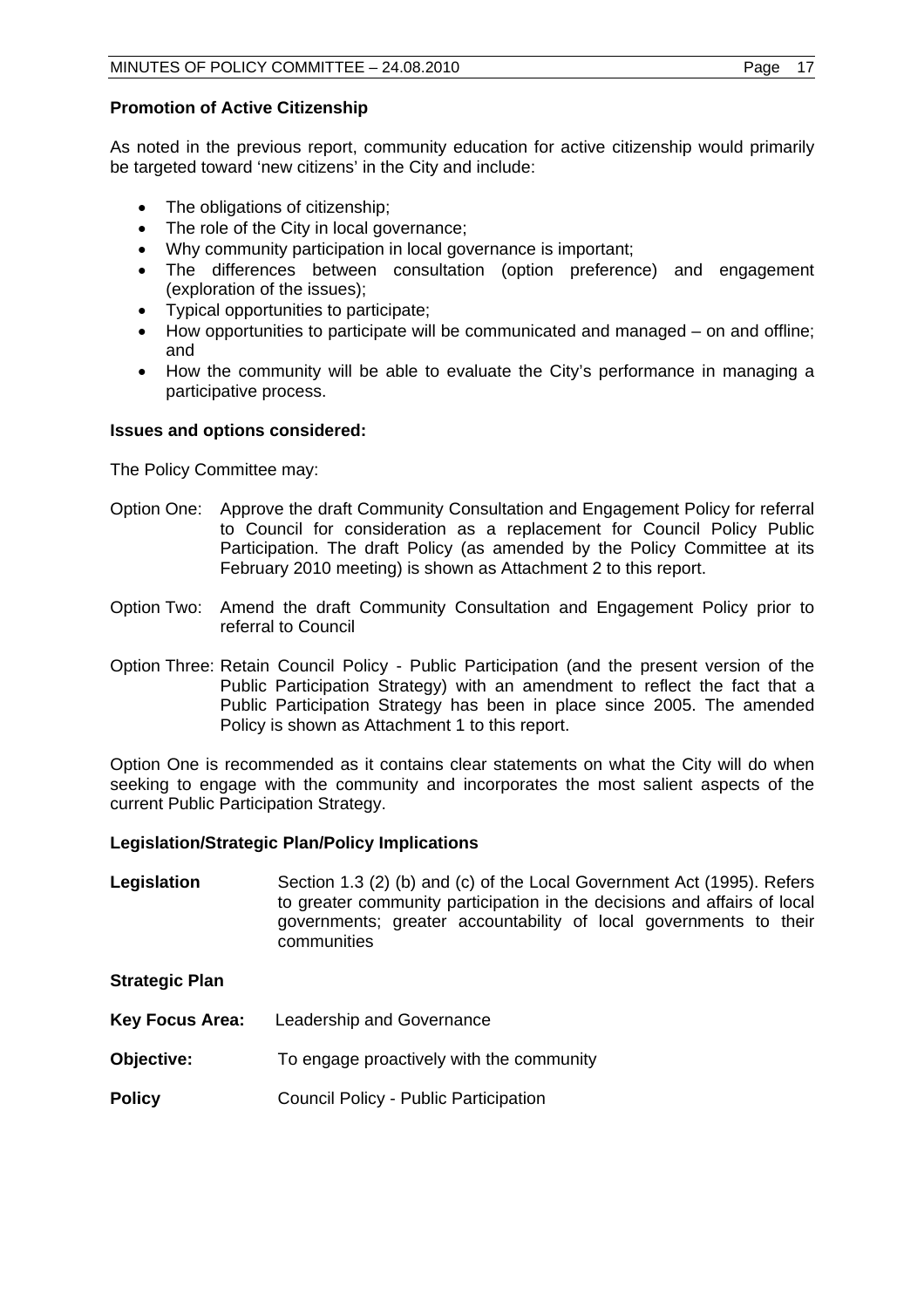#### **Risk Management considerations:**

There is a risk associated with Council making decisions on the conduct of community consultation and engagement processes without a clear idea of developments in best practice on the national and international level.

#### **Financial/Budget Implications:**

There are financial implications associated with community consultation and engagement and these are considered during the annual budget process.

#### **Regional Significance:**

Not Applicable.

#### **Sustainability Implications:**

Sustainable development is dependent on the practices associated with 'good governance' such as openness and transparency and the active involvement of citizens in decisionmaking. The literature on sustainable development indicates that by involving citizens in decisions likely to have an impact on them, then providing opportunities for information (learning) and deliberation, the outcome of a participative process is more likely to be accepted and also sustainable in the long term.

The City is faced with making decisions that will affect most citizens in one way or another, whether it be financially, environmentally or socially, at the level of a single street or across all 22 suburbs which make up the City of Joondalup. To ensure that those decisions are made with a '*clear understanding of the wishes of its community*' (Strategic Plan 2008 – 2011) and therefore sustainable, greater efforts are necessary to increase levels of community consultation and engagement through targeting and direct invitations to those most affected by a matter and at the same time, providing community education on 'active citizenship' in the interests of acting for 'the public good.'

# **Consultation:**

Not Applicable.

# **COMMENT**

Community consultation and engagement processes are evolving exponentially as tools of governance on the national and international stage. In the process of carrying out the review of the Public Participation Policy and Public Participation Strategy it was found that many local governments had revised their policies and practices within the last 12 months.

The proposed draft Community Consultation and Engagement Policy has been informed by professional and academic literature, the practice of other local governments and the practical experience gained from implementing the current Public Participation Policy and Strategy.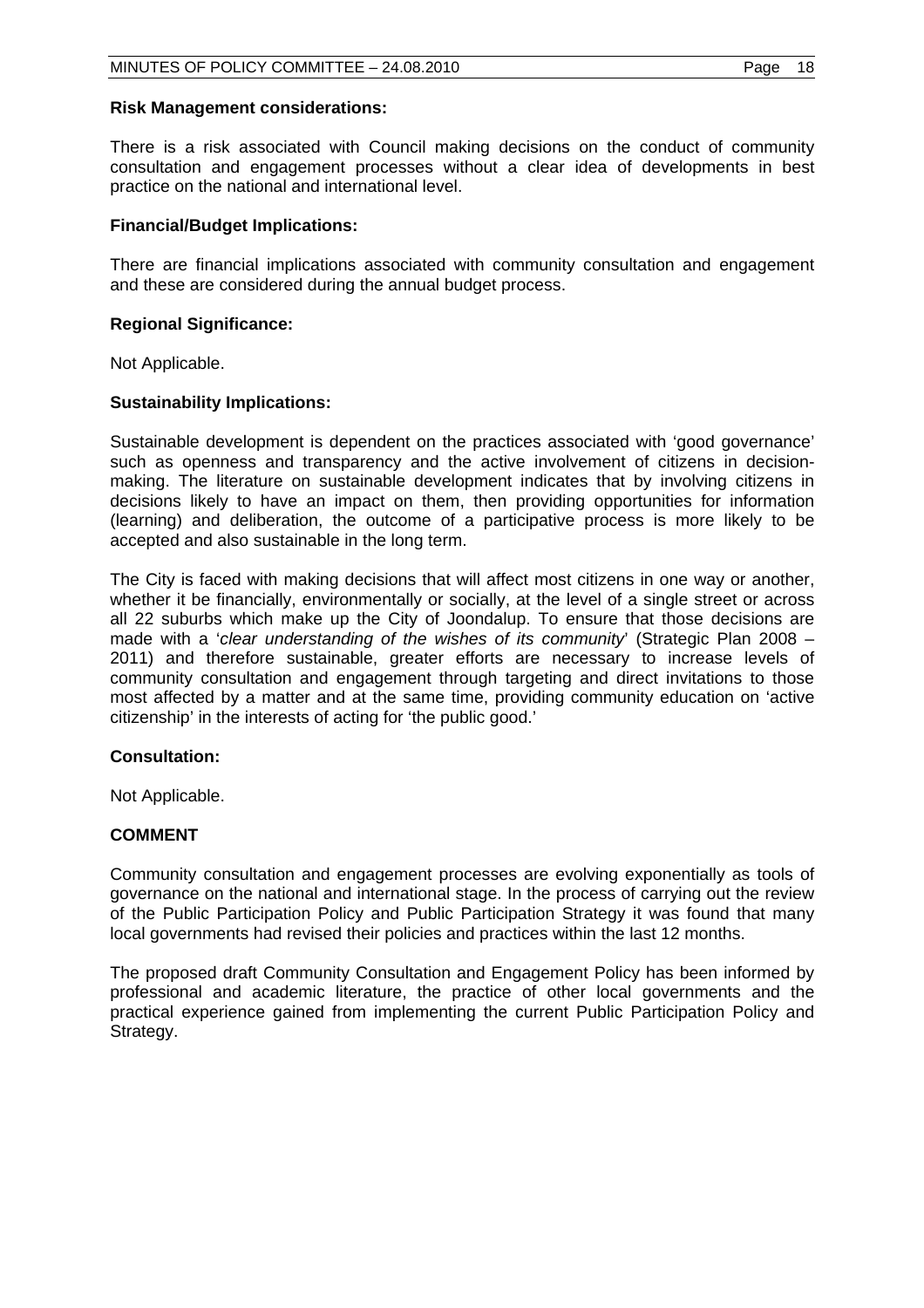It should be noted that with all significant consultation efforts the Council will be informed of the community engagement strategy proposed to be undertaken, including:

- Purpose of the consultation:
- Who will be consulted:
- How will the consultation be undertaken:
- Communication methods to be used; and
- Documentation required for the consultation.

A template has been prepared which will be attached to all Council reports dealing with community consultation, and this is an Appendix to the Community Consultation and Engagement Protocol shown as *Attachment 3* to this report. The proposed methodology for each consultation will require Council endorsement prior to the undertaking of the consultation, and Council will have the option of modifying the methodology by amending officer recommendations.

# **VOTING REQUIREMENTS**

Simple Majority

*Cr Chester left the Room at 2030 hrs and returned at 2035 hrs.* 

At the meeting the following issues were raised for inclusion in the Community Consultation and Engagement Protocol:

Under 'Planning for a Consultation' - Point 6 to read:

*"Determine whether a survey is to be conducted online and/or via hard copy surveys."* 

 Under 'Documenting the Process and Obtaining Approvals' – an additional dot point under 'Point 11- Undertakes the tasks listed in the Project Schedule' to read:

> "*Informs Elected Members, and in particular, Ward Councillors, of consultation programs to be undertaken prior to their commencement."*

 Under 'Reporting the Results of a Consultation" additional paragraph in Point 17 to read:

> *"Should the consultation be one that does not require a report to Council, the results of the consultation are to be made available to Elected Members by placement in the Councillors Reading Room."*

**MOVED Cr Young, SECONDED Cr Diaz that the Policy Committee RECOMMENDS that Council:** 

- **1 DELETES Council Policy Public Participation forming Attachment 1 to this Report;**
- **2 ADOPTS Council Policy Community Consultation and Engagement forming Attachment 2 to this Report.**

# **The Motion was Put and CARRIED (7/0)**

**In favour of the Motion:** Crs Hollywood, Hamilton-Prime, Chester, Diaz, Gobbert, Young and Mayor Pickard